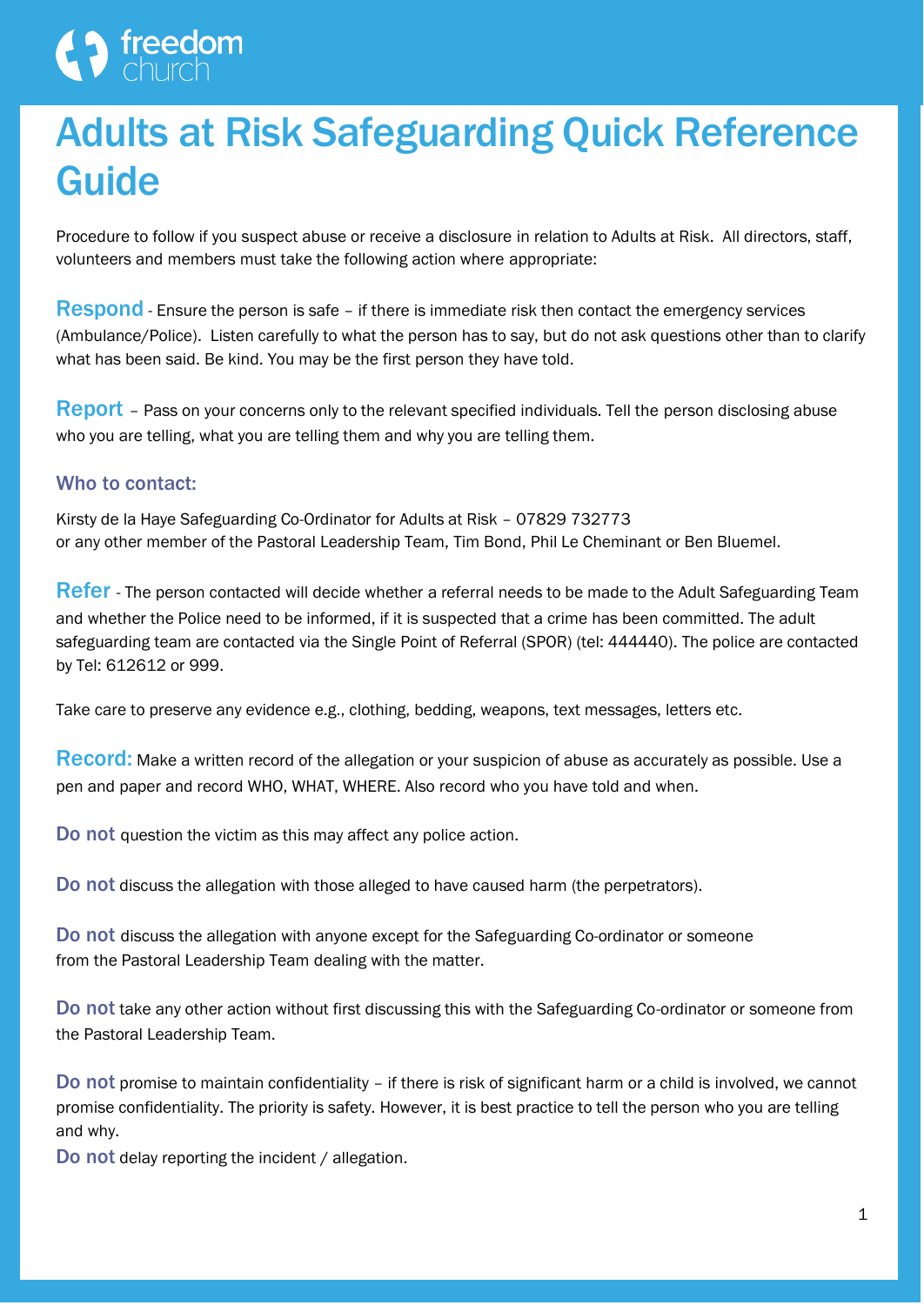# Safeguarding Adults at Risk Policy

# 1.1 Freedom Church values and commitment

Freedom Church believes that all people are made by God in His image and that everyone is equally valuable, equally worthy of respect and has an equal right to be treated with dignity. We also know that some people need extra measures to protect them, so we set as a priority the safety and wellbeing of the vulnerable.

In safeguarding adults, we aim to

- prevent harm to adults with care and support needs, and those who are less able to protect themselves
- reduce the risk of abuse or neglect
- stop abuse or neglect wherever possible.
- comply with all relevant legislation.

# 1.2 Other policies and guidelines

This Safeguarding Policy should be read in conjunction with other relevant Freedom Church policies and procedures, especially (but not exclusively) –

Safeguarding Children's Policy

Safe Recruitment Policy

Team Guidelines for Children and Youth

Health and Safety Policy

Data Protection Policy

Whistleblowing Policy

Body Fluids Guidelines

# 1.3 Who this policy is for:

This policy is to be communicated to the following people who should become familiar with it:

Senior Leaders: Lead Pastors, Directors of Freedom Church, Freedom Church Staff, Home Group Leaders

and Volunteers that serve on teams serving adults.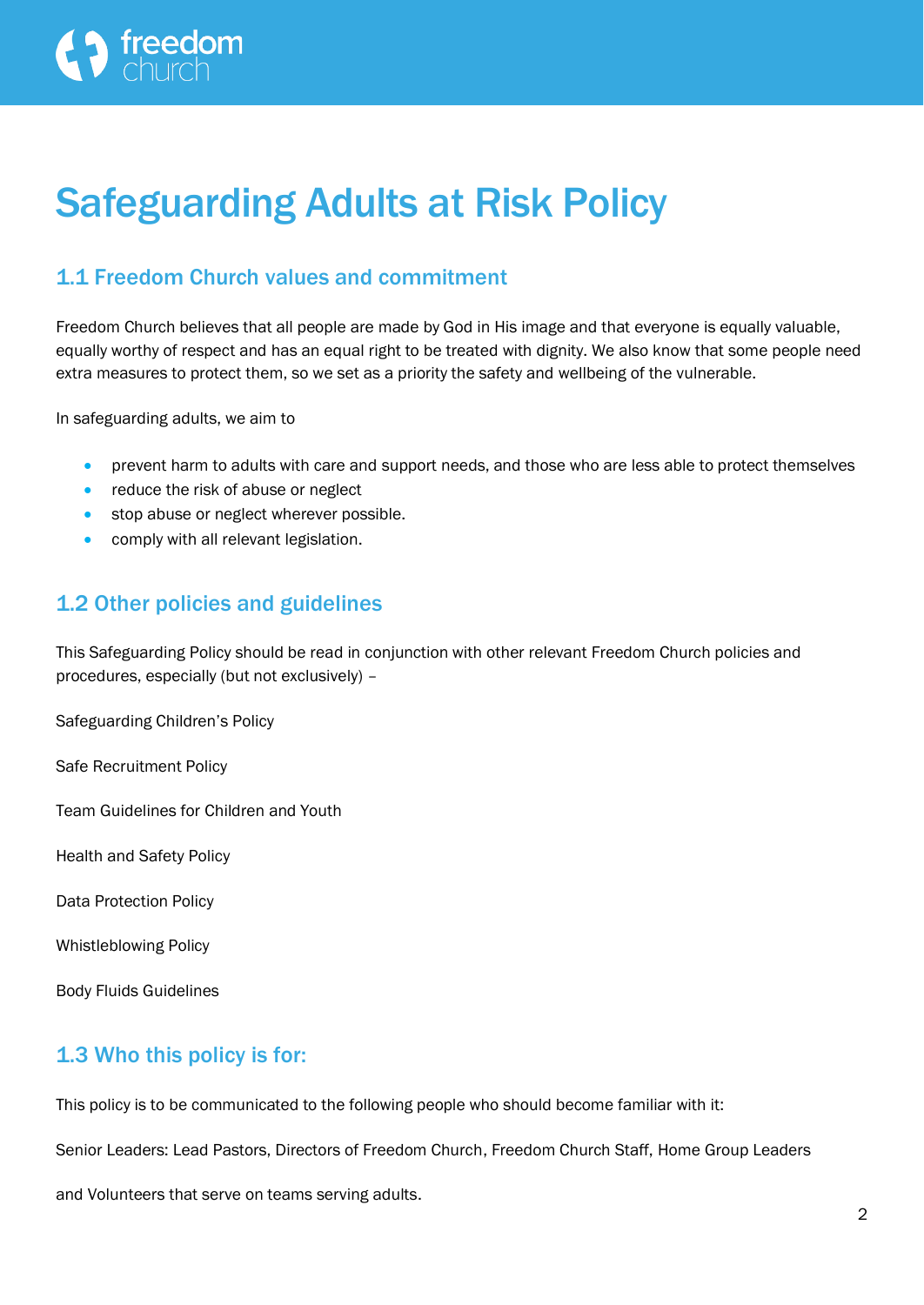# 1.4 Definitions

It is part of the Freedom Church value system to treat everyone with respect and care, but this policy applies only to adults who are particularly vulnerable.

"Adults at Risk" is the term used by health and social care in England to refer to anyone 18 and over to whom they have a duty to help because the person has needs for care and support and because of those care and support needs is unable to protect themselves from the risk of or experience of abuse or neglect.

Their needs for care and support may be because their circumstances e.g., chronic illness, disability, age, mental health issues or their lifestyle causes them to be at risk in some situations e.g., alcohol use or domestic violence.

Abuse is mistreatment by any other person or persons that violates a person's human and civil rights. Abuse can happen anywhere. – in a person's own home, in a residential or nursing home, in a supported living setting, a hospital or GP surgery, a prison, day centre or educational setting, library, sports centre, within the workplace, or within the community.

Freedom Church's systems are designed to protect and support all those who are vulnerable. However, if there is a concern, we can only refer to the Safeguarding Adults team those who are defined as "at risk".

An adult at risk refers to any adult aged 18 or over who;

- has care and support needs, irrespective of whether such needs are being formally met, and
- is experiencing, or is at risk of, abuse or neglect
- is unable to protect themselves because of their care and support needs

There may well be other tricky situations which do not meet these criteria and in these cases Freedom Church Jersey will use our own resources and other reliable outside services to help the wider range of people as far as we can.

# 1.5 What is abuse?

- Abuse may consist of a single act or repeated acts
- An individual can be a victim of abuse even if they don't make any complaint, or even recognise it as abuse
- Abuse can occur in any relationship and may result in significant harm to, or exploitation of, the person subjected to it.
- Abuse is still abuse even if the victim is not otherwise vulnerable or at risk and most abuse is also a crime.
- Some abuse can be carried out online.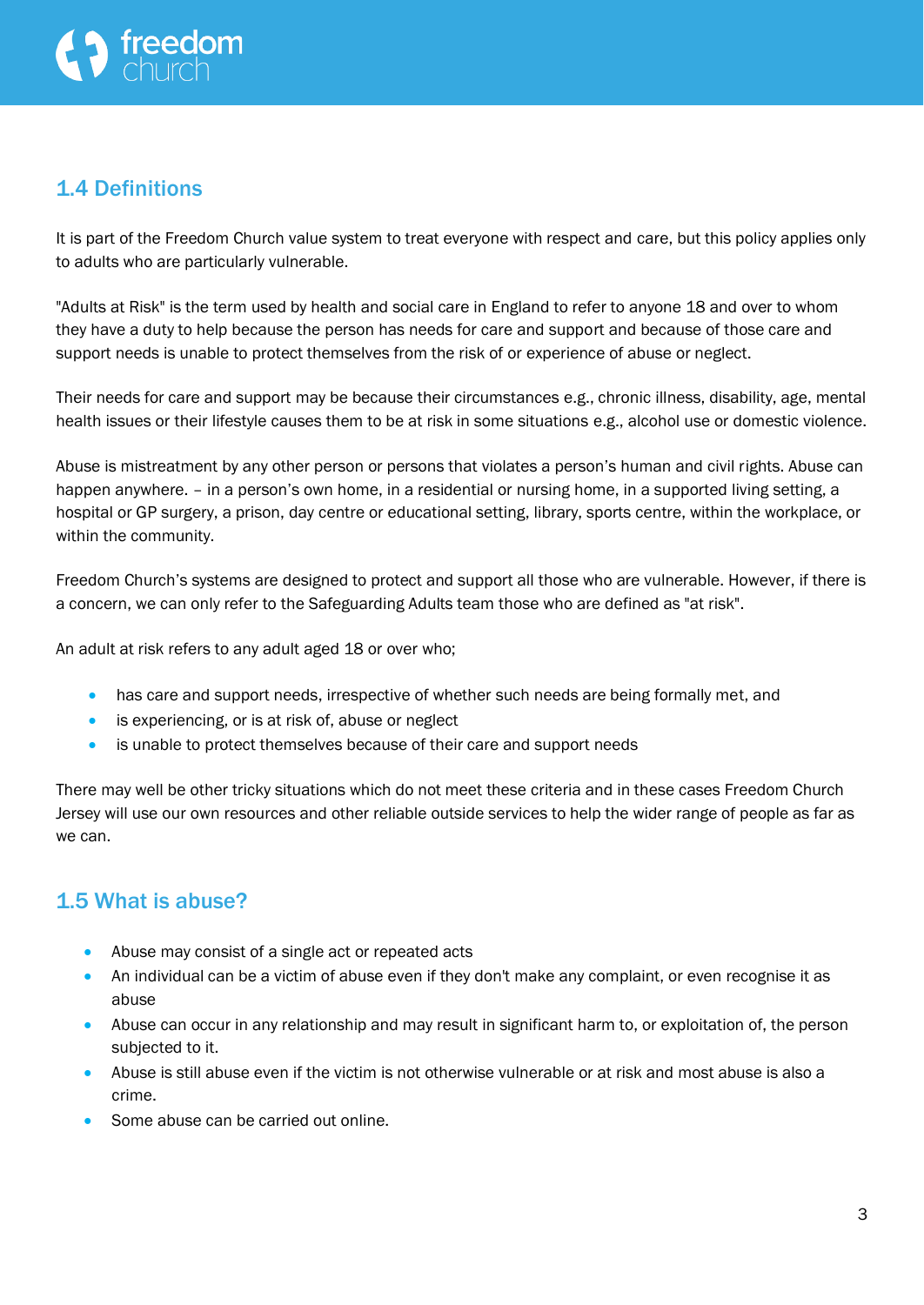

### Categories of Abuse

Physical

Sexual

Emotional/psychological

Neglect

Financial

**Discriminatory** 

Institutional/organisational

Self-neglect

Domestic Abuse

Modern Slavery

Hate and Mate Crime

Female Genital Mutilation (FGM)

For more detail's information about the main kinds of abuse, please see Appendix A

# 1.6 Self-determination, Consent and Mental Capacity

Part of treating people with respect is to allow them to make their own decisions, even if those decisions put them at risk. This is also their legal right, with these exceptions:

if others are being put at risk especially if children (under 18 yrs are involved). In this case the safety of children is paramount and trumps everything else.

if a significant crime has been committed or is likely to be committed.

if the person is unable to make their own decisions i.e., does not have mental capacity.

Being able to make your own decisions is called having mental capacity. Having capacity is time and decision specific. You might have the capacity to decide what socks to wear that day, but you might not have the capacity to decide to move to a nursing home. To have capacity you must be able to communicate, understand,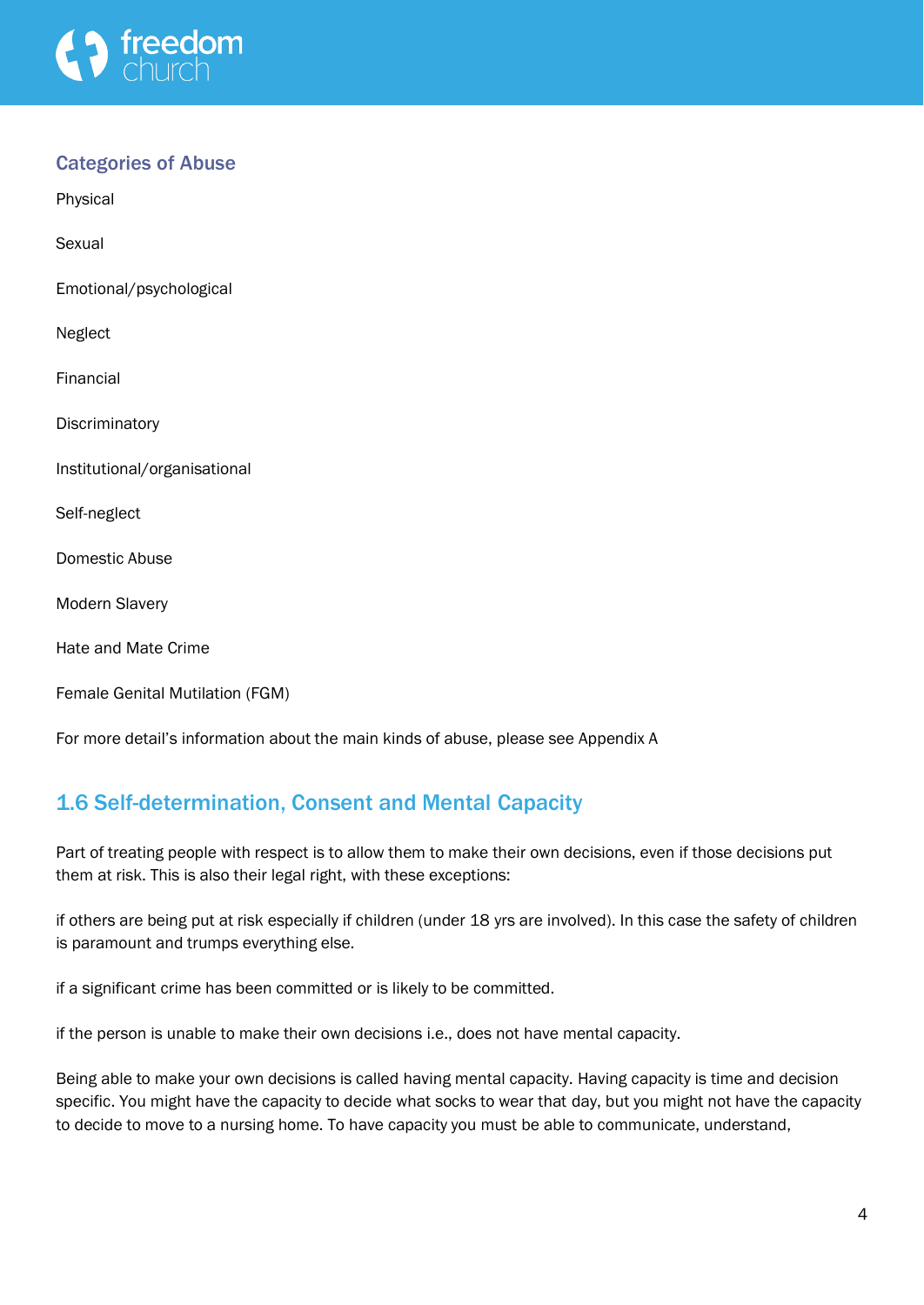retain/remember and balance a decision. In general, we assume people have capacity and are able to make their own decisions. If someone has a problem which effects how their brain works and they are unable to communicate, understand, remember, or weigh a decision and its pros and cons then a best interest's decision may be made for that individual. Even if they do not make the decision the idea is that the decision honour's their previous opinions and wishes as best as possible.

# Making Safeguarding Personal

Even when we are seeking to safeguard people, we should be led by the person at risk, and where possible involve them in how we respond to their situation. This is the essence of the Making Safeguarding Personal approach. It seeks to support and empower adults to make their own choices and have control about how they want to live their life.

# **Consent**

We should ask the person involved for their permission to share the information that they have shared with us. We should explain clearly who we are telling, what we are telling them, why we are telling them and what we expect to happen next. Ideally, permission should be granted to the sharing of information. However, be cautious asking for permission/consent if there is concern over the individual's decision-making ability (capacity), or if asking permission poses a risk to others or could result in a criminal act.

# 1.7 SAFE WAYS OF WORKING

All Freedom Church groups and events involving adults should have:

- a clearly defined leader (or leadership team)
- a Lead Pastor who oversees the work and ensures that the group leaders/event leaders receive appropriate support.

The leader is responsible for ensuring that:

- this and other relevant Freedom Church policies are considered when running the group including health and safety processes.
- they set an example in treating others with dignity and respect.
- they are open and willing for team or participants to come to them with questions or concerns and are responsive if anyone comes to them with concerns.
- they inspire the team and keep them focused on the purpose of the group for the benefit of those who attend.
- the group runs with good safeguarding principles embedded into all its working practices, seeking to continually improve safeguarding practices.
- they are trained in safeguarding matters including ongoing refresher and update training.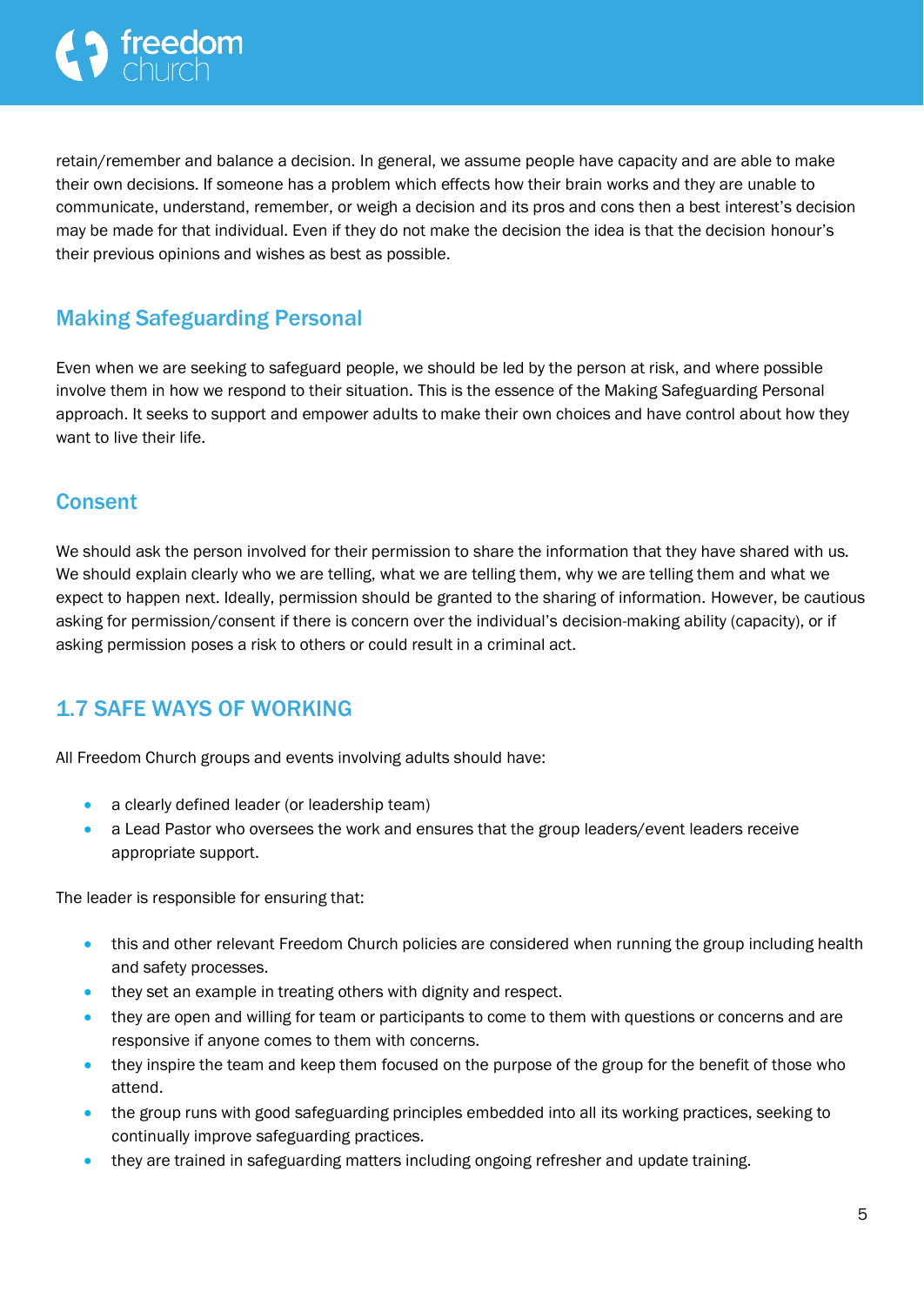- they can deal with safeguarding concerns and accusations effectively and compassionately.
- an ethos of caring, respect is fostered and encourages the team to support each other whilst also being accountable to each other if they fall short of best practice.
- any financial matters are dealt with honestly and with accountability

# **Recruiting**

This policy runs in conjunction with the Safe Recruitment policy and applies to both paid and voluntary roles at Freedom Church.

Wherever a role is eligible for a DBS then this must be completed before a person takes on their role.

An Enhanced DBS with check of Barred Lists is the default check done by Freedom Church because most of our workers do, or will very likely do, Regulated Activity.

Regulated Activity is defined in the English law, the Care Act. Regulated Care includes transport to medical or social care appointments (doctor, dentist, day-care centre), doing shopping for people, advising people on their money/finances as well as offering personal care such as help with feeding, going to the toilet, bathing etc.

All those on a team where their work makes them eligible for a DBS check must complete induction training before starting the role from a team leader.

This will include:

- outlines of the purpose of the group
- Health and Safety requirements (e.g., emergency evacuation and dealing with Body Fluids)
- the Safeguarding best working practices for the group such as arrangements for helping people in the toilet
- any specific training needed before duties can be carried out properly.

## **Training**

All those on a team where their work makes them eligible for an Enhanced DBS check must complete safeguarding training every three years.

This training will typically include:

- essentials of how to recognise abuse and how to respond, record and report suspicions or disclosures etc.
- guidance on good practice for duties such as visiting people in their own homes, physical handling, or personal care, dealing with mental health difficulties or substance abuse etc.
- familiarity with this policy.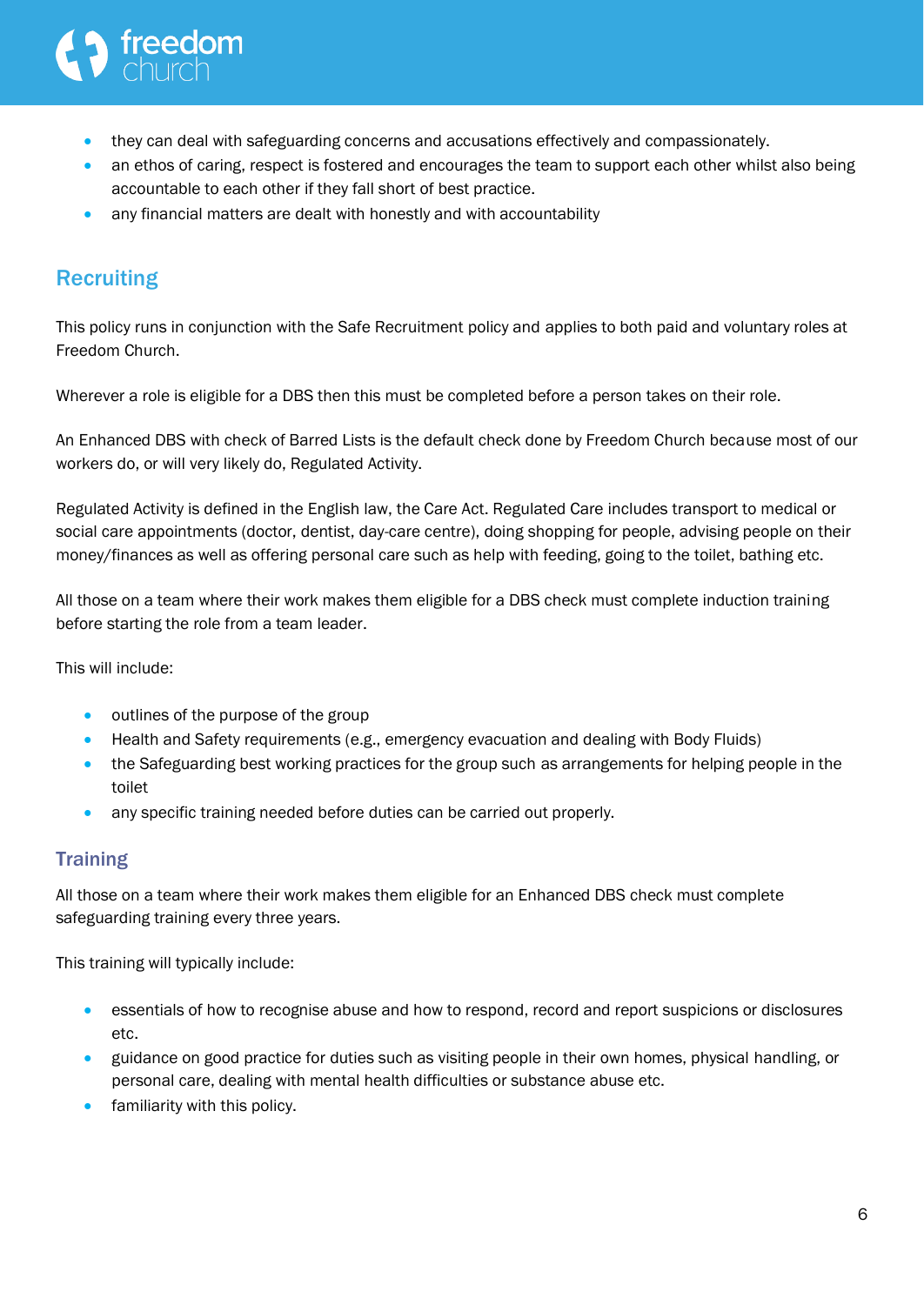

# 1.8 REPORTING ABUSE

Guiding principle: always report – if you think something sounds worrying then speak to someone about it. Speak to your team leader, a safeguarding Co-ordinator or one of the Pastoral Leadership Team. Do not hesitate and do not delay.

Kirsty de la Haye, Safeguarding Co-ordinator for Adults at Risk – 07829 732773 Kirsty@freedomchurch.je

If Kirsty is unavailable, then please contact one of the following: -

Tim Bond – 07797 746099 tim@freedomchurch.je

Ben Bluemel – 07980 916672 ben@freedomchurch.je

Phil Le Cheminant - 07700 780030 phil@freedomchurch.je

All staff, directors, volunteers, and members have a clear duty to report any allegations or suspicions of abuse or potential abuse of an adult to a Safeguarding Co-ordinator or Pastoral Leadership Team.

#### RESPOND

- Listen carefully
- Encourage the person to talk and affirm them, you may be the first person they have able to tell about something really awful and private that has happened to them.

#### RECORD

As soon as possible, and preferably before you speak to anyone else about what you have heard, WRITE NOTES

- use a pen and paper
- note the date/time of when you saw/heard the thing you are reporting and date/time of the record
- what aroused your suspicions or what the person said and what you said
- if you saw physical marks, you may find it helpful to use a "body map" to record these but do not delay while you get one.
- give all handwritten notes to your leader
- leaders will make sure the record is kept in a secure place.

#### REPORT

Tell your group leader what is happening and give them your written record or, if they are not available, contact the Freedom Church Safeguarding Co-Ordinator as soon as possible.

If anyone is in immediate danger and none of the Freedom Church Safeguarding team are not readily available you can ring the Safeguarding Adults Team via SPOR directly (Tel: 44440, Email: [spor@gov.je\)](mailto:spor@gov.je)

If you do this then please let the Safeguarding Co-Ordinator know as soon as possible.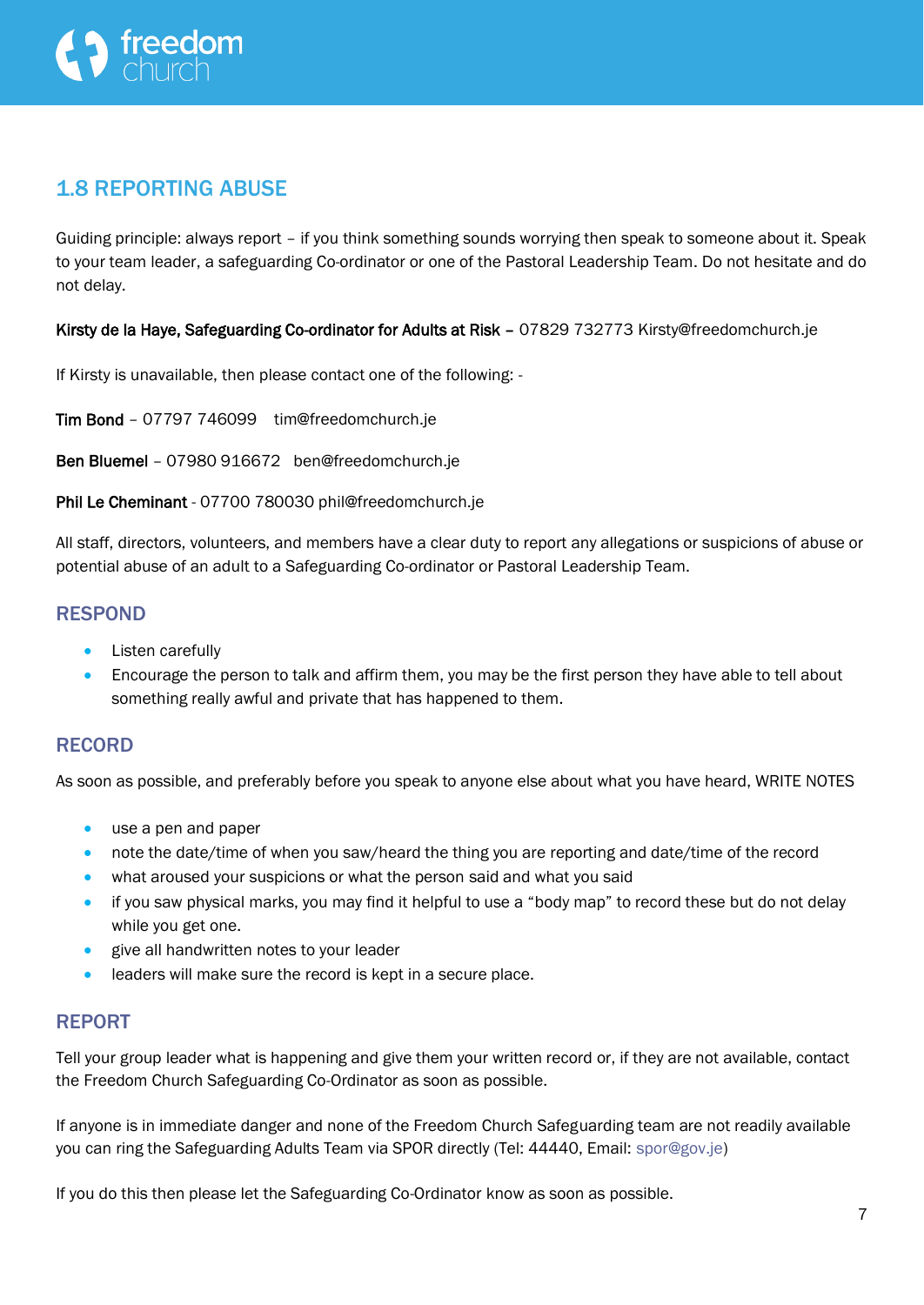#### REFER

Normally it will be the Safeguarding Co-ordinator or Lead Pastor who refer to the appropriate agency. However, you may have to do this in an emergency or if the Safeguarding Co-Ordinator or Lead Pastor are unavailable. You can ring or email the Safeguarding Adults Team via SPOR directly (Tel: 44440, Email: spor@gov.je)

# 1.9 Safeguarding allegations against Freedom Church Staff/Volunteers

When a Safeguarding allegation is made against someone serving on a Freedom Church team in a position of trust and particularly those roles requiring DBS checks, the Safeguarding Team will follow the Safeguarding Partnership Board Procedures (see separate document here:

https://safeguarding.je/wp-content/uploads/2020/08/2020416-Multi-agency-Managing-Allegations-Framework-FINAL-with-table-of-content-upadate.pdf).

It is important to ensure that the action taken:

- protects the rights and wishes of the adult at risk.
- protects the rights of the member of staff concerned.
- enables a Safeguarding Co-ordinator or one of the Pastoral Leadership Team to take appropriate action either on behalf of the adult at risk or against the staff member where appropriate; and
- does not compromise any criminal investigation.

Any concerns should be taken seriously and investigated as thoroughly as soon as possible ensuring that the wellbeing of the vulnerable is the priority. Those reporting the concern should be informed of the outcome.

If a person is removed from their role due to concerns about possible abuse, or actions amounting to misconduct then it is necessary for the team leader/ Safeguarding Co-ordinator to inform the following people:

- the DBS
- Adult Workforce Designated Officer (AWDO)
- Charity Commission
- Directors of Freedom Church Jersey

#### Important links

Jersey Safeguarding Adult Partnership Board Procedures

The Jersey Safeguarding Adult Partnership Board provide procedures for anyone who works with or cares for adults who may be at risk. <http://www.proceduresonline.com/jersey/adults>

Multi agency training

The Safeguarding Partnership Board provides information about available training and courses which can be accessed at: <https://safeguarding.je/introduction-to-spb-training/>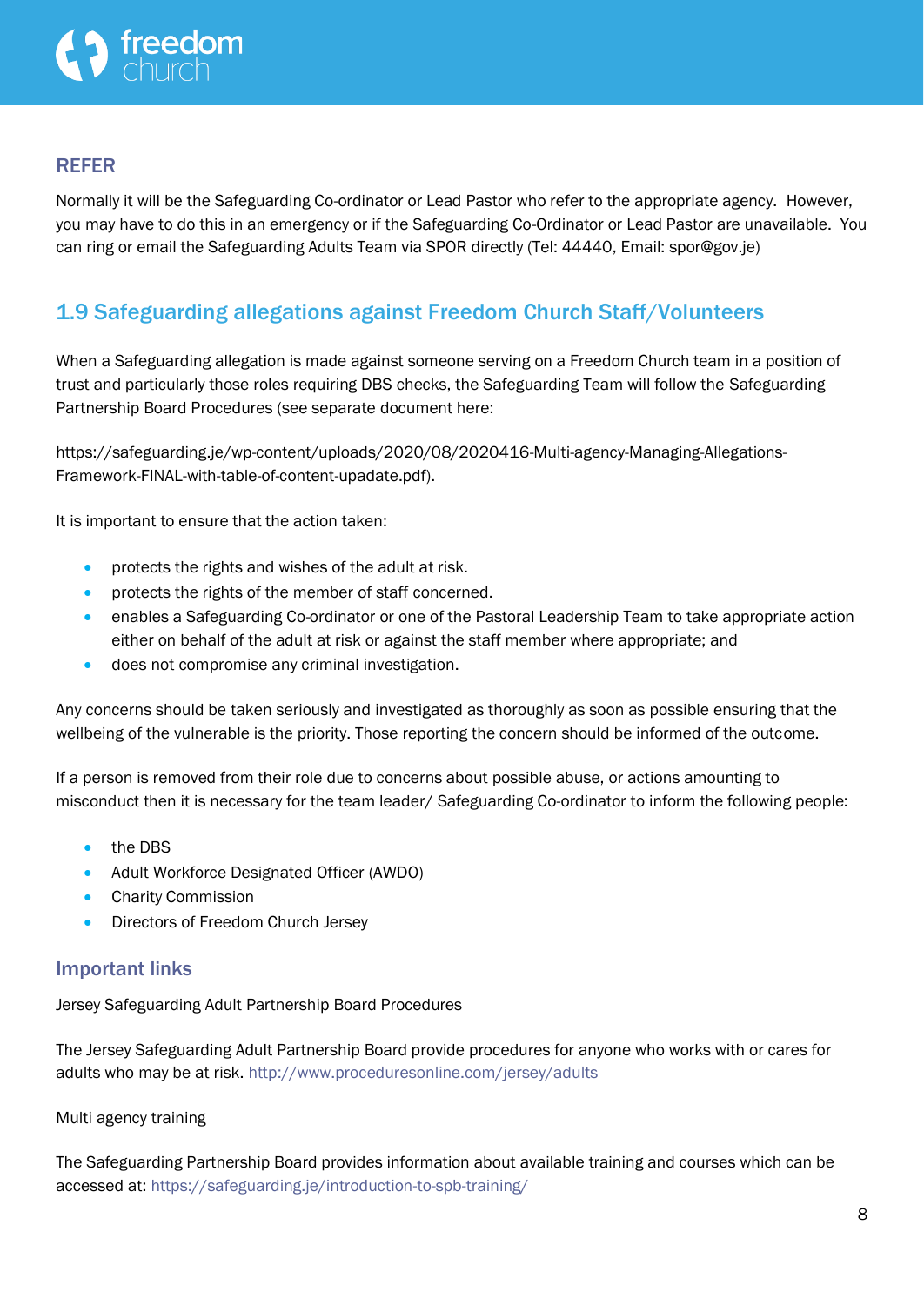

# Contact Information

Safeguarding Co-ordinator for Adults at Risk: Kirsty de la Haye [Kirsty@freedomchurch.je](mailto:Kirsty@freedomchurch.je) 07829 732773

Safeguarding Co-ordinator for Children: Serena de Gruchy [serena@freedomchurch.je](mailto:serena@freedomchurch.je) 07829 918209

Pastoral Leadership Team – Church office 01534 768957 or

Tim Bond on 07797 746099 [tim@freedomchurch.je](mailto:tim@freedomchurch.je)

Ben Bluemel – 07980 916672 [ben@freedomchurch.je](mailto:ben@freedomchurch.je)

Phil le Cheminant - 07700 780030 [phil@freedomchurch.je](mailto:phil@freedomchurch.je)

Only when it involves the possibility of criminal action should the police be contacted. If unsure, please contact a Safeguarding Co-ordinator or one of Pastoral Leadership Team

Telephone the Police 612612 and ask for the Public Protection Unit.

# Appendix A

#### Physical abuse including:

- Assault such as hitting, slapping, pushing, kicking, inappropriate restraint
- Misuse of medication.

The main signs are, of course, physical, but can also include signs of fear, as well as being unwilling to take outer clothes off even in hot weather (for fear of showing marks caused by abuse.)

### Sexual abuse including:

Sexual acts without full consent, or where consent was gained through pressure or deceit. Note that there can be no full consent if the person is not capable of consent for any reason, e.g., lack of mental capacity, unconsciousness, under the influence of alcohol or other substances

- sexual assault, inappropriate looking or touching
- indecent exposure
- subjection to pornography or witnessing sexual acts
- sexual photography without consent (or to which the person does not have the capacity to consent)
- sexual innuendo or sexual harassment.

It is often hard to see any signs of sexual abuse in normal daily interaction. Be sure to listen to what people say.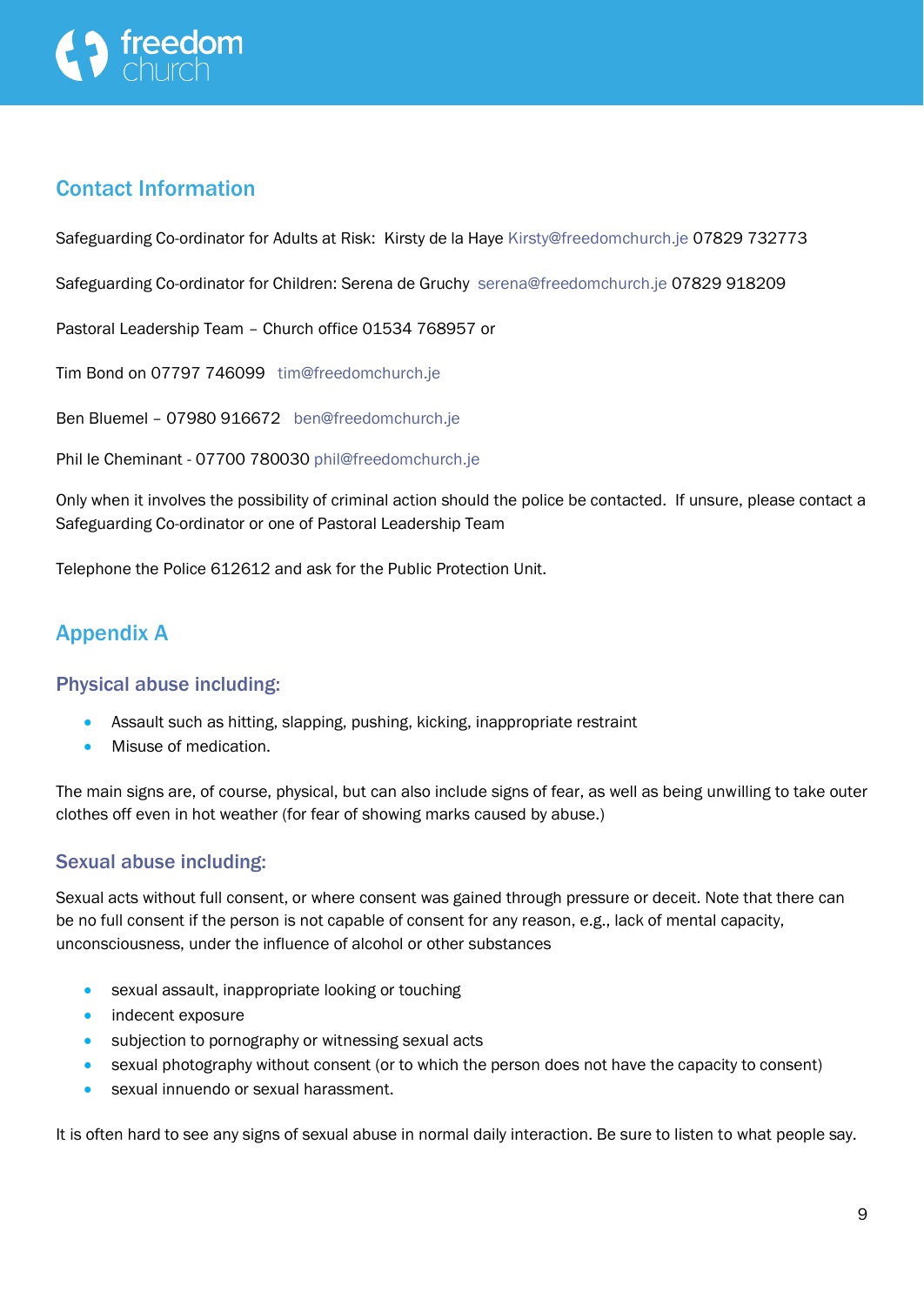### Psychological or emotional abuse including:

- threats of harm or abandonment
- deprivation of contact, isolation
- humiliation, blaming, verbal abuse
- controlling, intimidation, coercion, harassment, bullying.
- Signs of fear, depression, withdrawal are all possible signs.

### Neglect and acts of omission including:

- ignoring medical, emotional, or physical care needs
- failure to provide access to appropriate health, care and support or educational services
- the withholding of the necessities of life, such as medication, adequate nutrition, and heating

### Financial or material abuse including:

- theft, fraud, scamming (including online)
- coercion in relation to an adult's financial affairs or arrangements, including in connection with wills, property, inheritance, or financial transactions
- the misuse or misappropriation of property, possessions, or benefits.

Vulnerable adults can easily become victims of those who see them "easy prey". Where there is another kind of abuse there is often financial abuse as well.

It is important to act if a person appears to suddenly have financial difficulties which they didn't have before. Also, to listen to them.

### Discriminatory abuse:

Any harassment, slurs or unfair treatment because of race, religion, age, disability, gender/gender identity, sexual orientation.

### Organisational abuse

Institutional abuse is the mistreatment, abuse, or neglect of an adult at risk by a regime or individuals within settings and services that adults at risk live in or use, that violate a person's dignity, resulting in lack of respect for their human rights.

Institutional abuse occurs when the routines, systems and regimes of an institution result in poor or inadequate standards of care and poor practice which affects the whole setting and denies, restricts, or curtails the dignity, privacy, choice independence or fulfilment of adults at risk.

Good organisations are open to visitors, not overly defensive about criticism and staff talk about the ones they care for in a kind, respectful way.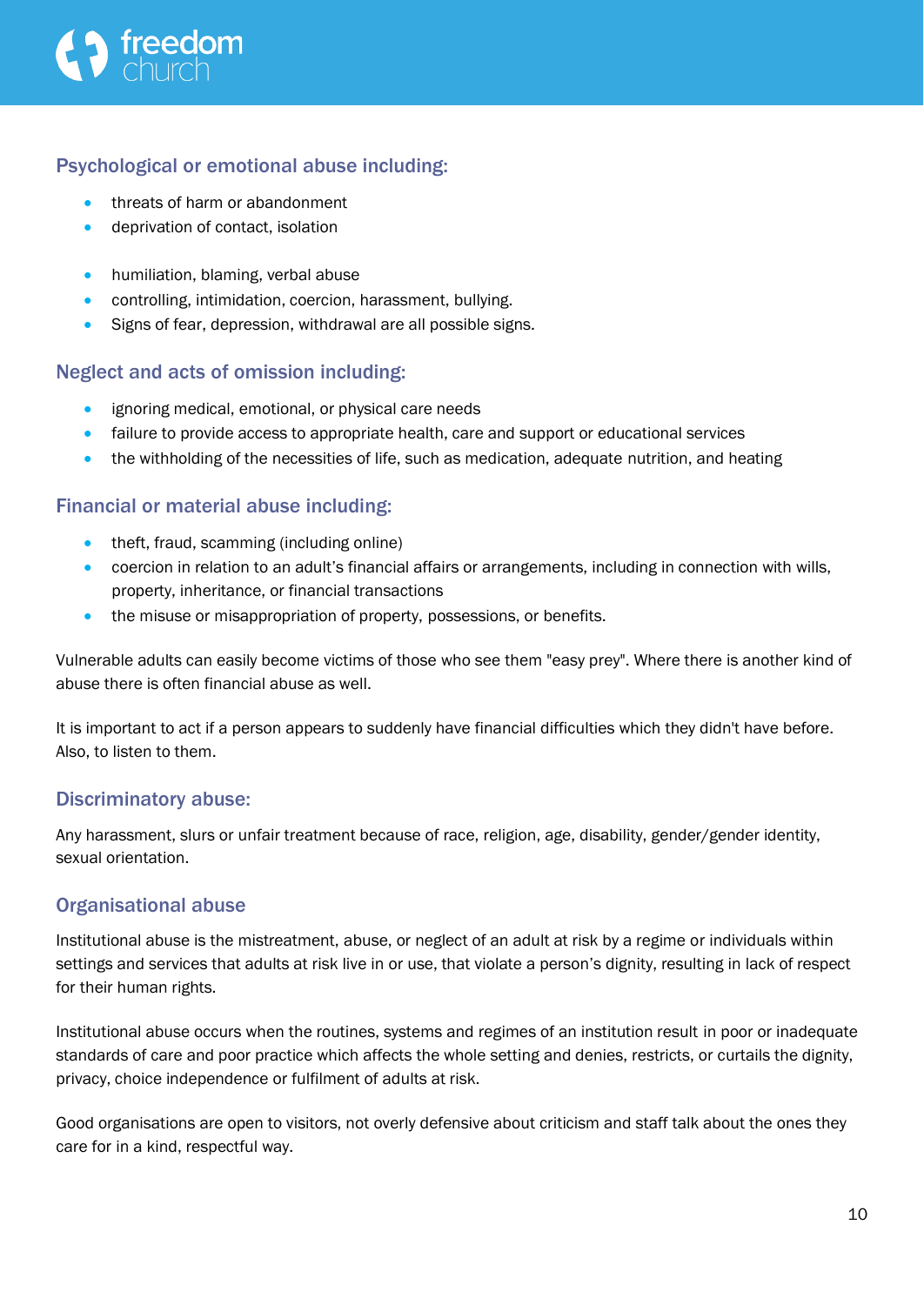## Self-neglect

This covers a wide range of behaviours including neglect to care for one's personal hygiene, health, medical needs, or surroundings and can include hoarding when it becomes extreme (including animal hoarding). In these circumstances there is no third-party abuser.

Indicators:

- Living in unsanitary conditions
- Suffering from untreated illness or disease/condition
- Inability or unwillingness to take medication or treat illness or injury
- Non-compliance with health or care services
- Creating a hazardous situation that would likely cause risk to self and neighbouring or adjoining others (public safety)

If an adult is neglecting or harming themselves by their own choice, we can only support them as far as they choose to let us except:

- where the self-harm or self-neglect is because an adult is unable to control their own behaviour
- and/or their self-neglect is affecting vulnerable adults in their care or children (under 18s).

#### Domestic abuse:

It is not just about those who are married to each other, it is abuse perpetrated someone who is (or has been):

- an intimate partner or spouse
- or by someone who is a family member.

Coercive, controlling, or threatening behaviour in such relationships is now defined as a crime – there does not have to be physical violence for it to be abuse.

### Modern slavery, human trafficking, and exploitation:

- modern slavery centers on illegal control of other people for the purpose of exploitation.
- trafficking is an organised criminal activity in which people are treated as possessions to be controlled and exploited (in effect, enslaved). It does not always include moving people from one place/country to another.
- exploitation can include forced prostitution, forced labour, forced begging, forced criminality, domestic servitude, forced marriage, and forced organ removal.

### Hate and Mate Crime

Acts of violence and hostility directed at a group or individual because of who they are, or who someone thinks they are, based on their disability, race, religion, age, sexual orientation, or transgender identity.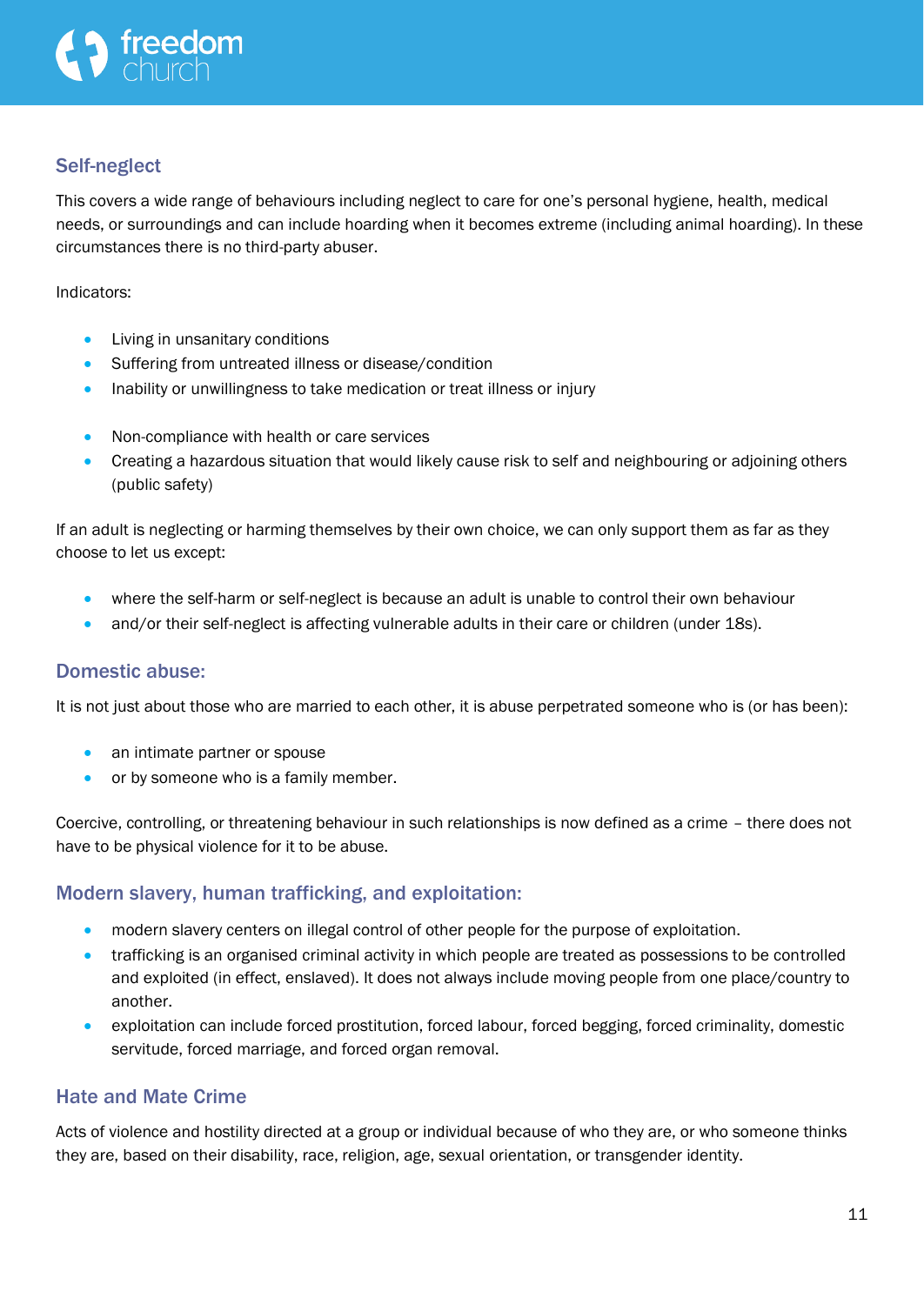Incidents can have a significant impact on the victim and their community group, including anxiety, depression, and fear of leaving the house.

The true extent of hate crime in Jersey is not fully understood because it is believed to be significantly underreported.

Mate crime is where a perpetrator befriends a vulnerable person with the intention of exploiting them financially, physically, or sexually. People with learning disabilities may be particularly vulnerable to mate crimes.

Indicators of mate crime:

- bills not being paid, sudden lack of money, losing possessions, changing Wills
- changes in routine, behaviour, appearance, finances, or household
- cutting themselves off from established networks of friends/family, missing weekly activities
- secretive internet or mobile phone use

### Female Genital Mutilation (FGM)

The World Health Organization (WHO) defines FGM as: "all procedures that involve partial or total removal of the external female genitalia or other injury to the female genital organs for non-medical reasons." FGM is recognised internationally as a violation of the human rights of girls and women and constitutes an extreme form of discrimination. It is nearly always carried out on minors and is a violation of the rights of children [\(WHO,](https://eur02.safelinks.protection.outlook.com/?url=https%3A%2F%2Fwww.who.int%2Fnews-room%2Ffact-sheets%2Fdetail%2Ffemale-genital-mutilation&data=04%7C01%7C%7Cc75d1af5243442204b1d08d8b17a4eb7%7C2b5615117ddf495c8164f56ae776c54a%7C0%7C0%7C637454486145903437%7CUnknown%7CTWFpbGZsb3d8eyJWIjoiMC4wLjAwMDAiLCJQIjoiV2luMzIiLCJBTiI6Ik1haWwiLCJXVCI6Mn0%3D%7C1000&sdata=8%2FXboq4wYBnHOF8mFWUXtAyHDqNjAjLrZgnj7bEBpuA%3D&reserved=0)  [2020\)](https://eur02.safelinks.protection.outlook.com/?url=https%3A%2F%2Fwww.who.int%2Fnews-room%2Ffact-sheets%2Fdetail%2Ffemale-genital-mutilation&data=04%7C01%7C%7Cc75d1af5243442204b1d08d8b17a4eb7%7C2b5615117ddf495c8164f56ae776c54a%7C0%7C0%7C637454486145903437%7CUnknown%7CTWFpbGZsb3d8eyJWIjoiMC4wLjAwMDAiLCJQIjoiV2luMzIiLCJBTiI6Ik1haWwiLCJXVCI6Mn0%3D%7C1000&sdata=8%2FXboq4wYBnHOF8mFWUXtAyHDqNjAjLrZgnj7bEBpuA%3D&reserved=0).

Indicators include (not an exhaustive list):

- a girl/woman or family member discloses FGM (any disclosures of FGM must be reported to the Police on 01534 612612)
- a girl talks about pain between her legs (she may not be specific about the problem)
- difficulty walking, standing, or sitting still for long periods of time
- spending long periods of time in the bathroom or frequent urinary/menstrual/stomach problems
- avoiding exercise or physical examination
- prolonged or repeated absences from school or college
- change in behaviour (i.e., Withdrawal or depression).

Where concerns about the welfare and safety of a child or young person risk have come to light in relation to FGM, contact [Children and Families Hub](https://eur02.safelinks.protection.outlook.com/?url=https%3A%2F%2Fwww.gov.je%2FCaring%2FChildrenAndFamiliesHub%2FPages%2FChildrenAndFamiliesHubHomepage.aspx&data=04%7C01%7C%7C29366135013b411ccb4208d8b17f2f98%7C2b5615117ddf495c8164f56ae776c54a%7C0%7C0%7C637454507238596408%7CUnknown%7CTWFpbGZsb3d8eyJWIjoiMC4wLjAwMDAiLCJQIjoiV2luMzIiLCJBTiI6Ik1haWwiLCJXVCI6Mn0%3D%7C1000&sdata=D5uAX9S7kIajPdoJy4Rla6aEBR0eN9nC7UOSHIjLq30%3D&reserved=0) on 01534 519000. For an adult at risk contact [SPOR](https://eur02.safelinks.protection.outlook.com/?url=https%3A%2F%2Fsafeguarding.je%2Freport-a-concern%2F&data=04%7C01%7C%7C29366135013b411ccb4208d8b17f2f98%7C2b5615117ddf495c8164f56ae776c54a%7C0%7C0%7C637454507238606363%7CUnknown%7CTWFpbGZsb3d8eyJWIjoiMC4wLjAwMDAiLCJQIjoiV2luMzIiLCJBTiI6Ik1haWwiLCJXVCI6Mn0%3D%7C1000&sdata=R2wSMEexKceM%2F9Hb1qwWDIiGbC8UnBb9h3bMAp5Pk2M%3D&reserved=0)

#### Resources:

UK Government Multi-agency Statutory Guidance on FGM [https://www.gov.uk/government/publications/multi](https://eur02.safelinks.protection.outlook.com/?url=https%3A%2F%2Fwww.gov.uk%2Fgovernment%2Fpublications%2Fmulti-agency-statutory-guidance-on-female-genital-mutilation&data=04%7C01%7C%7Cc75d1af5243442204b1d08d8b17a4eb7%7C2b5615117ddf495c8164f56ae776c54a%7C0%7C0%7C637454486145903437%7CUnknown%7CTWFpbGZsb3d8eyJWIjoiMC4wLjAwMDAiLCJQIjoiV2luMzIiLCJBTiI6Ik1haWwiLCJXVCI6Mn0%3D%7C1000&sdata=jr4ZGbm0EdPXRUw1on%2Fn7QCQoPFSXfvK8plpYDh4EyQ%3D&reserved=0)[agency-statutory-guidance-on-female-genital-mutilation](https://eur02.safelinks.protection.outlook.com/?url=https%3A%2F%2Fwww.gov.uk%2Fgovernment%2Fpublications%2Fmulti-agency-statutory-guidance-on-female-genital-mutilation&data=04%7C01%7C%7Cc75d1af5243442204b1d08d8b17a4eb7%7C2b5615117ddf495c8164f56ae776c54a%7C0%7C0%7C637454486145903437%7CUnknown%7CTWFpbGZsb3d8eyJWIjoiMC4wLjAwMDAiLCJQIjoiV2luMzIiLCJBTiI6Ik1haWwiLCJXVCI6Mn0%3D%7C1000&sdata=jr4ZGbm0EdPXRUw1on%2Fn7QCQoPFSXfvK8plpYDh4EyQ%3D&reserved=0)

Useful links:<https://www.gov.uk/government/collections/female-genital-mutilation> and 7 Minute Briefing: <https://safeguarding.je/wp-content/uploads/2020/10/FGM-7MB.pdf>